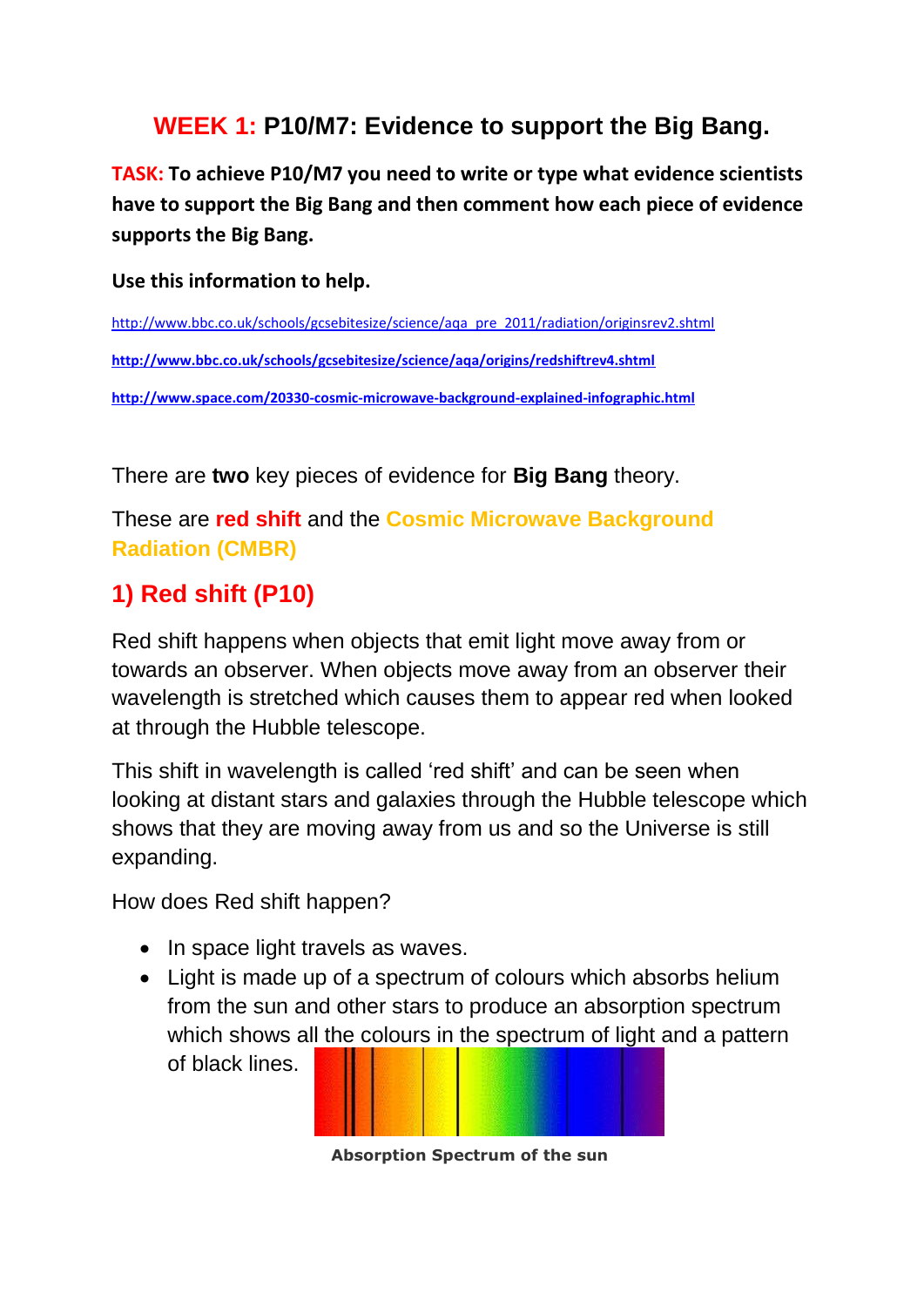When a star is moving away from Earth, their wavelength is stretched causing the black bands to shift towards the red end of the spectrum and it appears red when looking through the Hubble telescope.



**Absorption Spectrum of a distant star**

### **HOW DOES THIS SUPPORT THE BIG BANG theory?**

**(M7)** Red Shift shows that distant galaxies are moving away from us and it supports that the Universe is still changing by expanding. The further the galaxy is away then the bigger the red shift I, showing that distant galaxies are moving away faster.

The Big Bang Theory suggests that everything started from a single point and after the initial explosion (The Big Bang), expansion happened as the Universe was formed. This expansion still continues to today and Red shift supports this theory by showing that distant galaxies are red shifted and therefore the Universe is expanding. It supports the Big Bang as expansion had to happen from a single point and galaxies further away from that point are Red Shifted to a greater amount.

# **2. Cosmic Microwave Background Radiation (CMBR) (P10)**

- Scientists discovered that there are microwaves (which are a form of radiation in the Electromagnetic Spectrum) coming from every direction in space called Cosmic Microwave Background Radiation, or CMBR for short.
- Two astronomers; Arno Penzias and Robert Wilson accidentally discovered CMBR in 1964.
- CMBR comes from radiation created at the beginning of the universe and it has been travelling through space ever since.